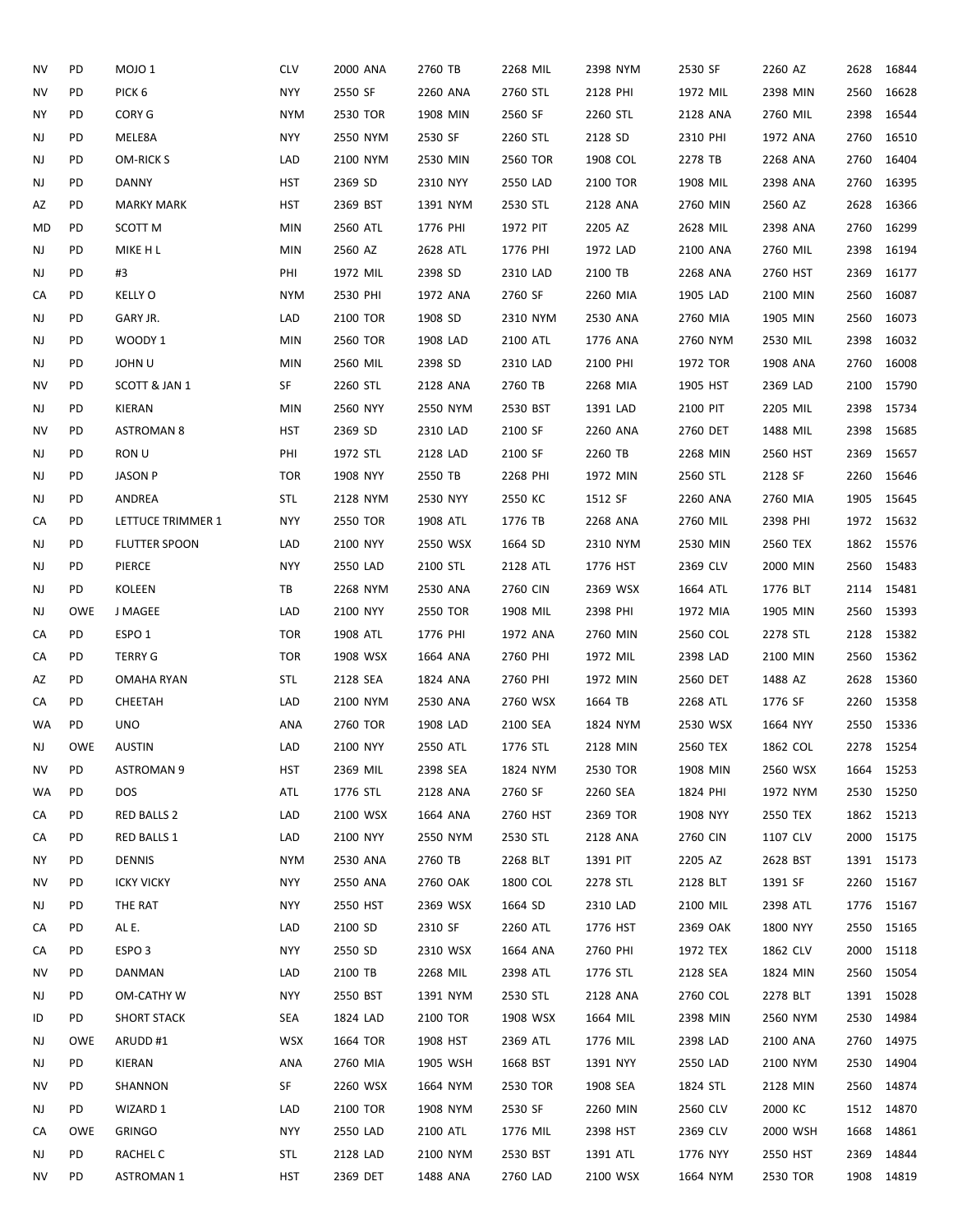| NV        | PD         | <b>ASTROMAN 6</b>    | HST        | 2369 MIL | 2398 ATL | 1776 TOR | 1908 MIN | 2560 STL | 2128 WSX             | 1664 | 14803      |
|-----------|------------|----------------------|------------|----------|----------|----------|----------|----------|----------------------|------|------------|
| NV        | PD         | SCOTT & SCOTTY       | SF         | 2260 CLV | 2000 TEX | 1862 AZ  | 2628 NYY | 2550 CUB | 1703 OAK             | 1800 | 14803      |
| NJ        | PD         | OM-GARY H2           | LAD        | 2100 ATL | 1776 NYM | 2530 TOR | 1908 NYY | 2550 WSX | 1664 TB              | 2268 | 14796      |
| NJ        | PD         | SLADE                | <b>TOR</b> | 1908 MIL | 2398 SEA | 1824 SD  | 2310 OAK | 1800 CLV | 2000 NYM             | 2530 | 14770      |
| ΝV        | PD         | <b>ASTROMAN 5</b>    | HST        | 2369 MIN | 2560 KC  | 1512 PHI | 1972 DET | 1488 ANA | 2760 LAD             | 2100 | 14761      |
| NJ        | <b>OWE</b> | ARUDD#2              | <b>WSX</b> | 1664 TOR | 1908 HST | 2369 ATL | 1776 MIL | 2398 LAD | 2100 NYM             |      | 2530 14745 |
|           | PD         |                      | <b>NYM</b> |          |          | 2369 MIL | 2398 LAD | 2100 WSX |                      | 1776 | 14745      |
| NJ        | PD         | GH-LARRY             | LAD        | 2530 TOR | 1908 HST |          |          |          | 1664 ATL<br>1776 STL |      | 2128 14743 |
| NJ        |            | VAVA                 |            | 2100 NYY | 2550 BST | 1391 TB  | 2268 NYM | 2530 ATL |                      |      |            |
| <b>NV</b> | PD         | <b>GINGER SPICE</b>  | SF         | 2260 LAD | 2100 HST | 2369 TB  | 2268 NYY | 2550 OAK | 1800 BST             |      | 1391 14738 |
| NJ        | PD         | <b>FOG MONSTER</b>   | <b>MIN</b> | 2560 ATL | 1776 TOR | 1908 LAD | 2100 NYY | 2550 PHI | 1972 TEX             |      | 1862 14728 |
| MD        | PD         | MARK M 1             | <b>MIN</b> | 2560 ATL | 1776 PHI | 1972 WSH | 1668 PIT | 2205 AZ  | 2628 MIA             | 1905 | 14714      |
| NV        | PD         | <b>ASTROMAN 7</b>    | <b>HST</b> | 2369 SF  | 2260 SEA | 1824 WSX | 1664 LAD | 2100 MIN | 2560 TOR             | 1908 | 14685      |
| NJ        | PD         | JACK C               | <b>STL</b> | 2128 NYM | 2530 ATL | 1776 SF  | 2260 LAD | 2100 PHI | 1972 TOR             | 1908 | 14674      |
| NV        | PD         | SCOTT & JAN 2        | SF         | 2260 STL | 2128 MIL | 2398 ANA | 2760 MIA | 1905 CUB | 1703 DET             | 1488 | 14642      |
| NJ        | PD         | JLOOMIS 1            | ATL        | 1776 DET | 1488 SF  | 2260 TOR | 1908 STL | 2128 NYM | 2530 NYY             | 2550 | 14640      |
| NJ        | PD         | <b>BILLYNIS 1</b>    | <b>NYM</b> | 2530 WSX | 1664 SD  | 2310 ATL | 1776 ANA | 2760 PIT | 2205 BST             |      | 1391 14636 |
| NJ        | PD         | ED                   | <b>NYY</b> | 2550 MIL | 2398 LAD | 2100 OAK | 1800 SD  | 2310 HST | 2369 CIN             | 1107 | 14634      |
| NJ        | PD         | ADAM S 1             | AZ         | 2628 MIL | 2398 ATL | 1776 TEX | 1862 MIN | 2560 TOR | 1908 DET             | 1488 | 14620      |
| NJ        | PD         | OM-CHAD              | <b>TOR</b> | 1908 ATL | 1776 STL | 2128 WSX | 1664 SEA | 1824 ANA | 2760 MIN             | 2560 | 14620      |
| NV        | PD         | <b>ASTROMAN 4</b>    | <b>HST</b> | 2369 MIN | 2560 DET | 1488 TOR | 1908 LAD | 2100 NYM | 2530 WSX             | 1664 | 14619      |
| NJ        | PD         | <b>STEPH S</b>       | LAD        | 2100 NYY | 2550 PHI | 1972 BST | 1391 HST | 2369 WSX | 1664 NYM             | 2530 | 14576      |
| NJ        | <b>OWE</b> | <b>BOBBY W</b>       | <b>NYM</b> | 2530 TOR | 1908 MIN | 2560 DET | 1488 WSX | 1664 LAD | 2100 SD              | 2310 | 14560      |
| NJ        | OWE        | <b>BWJ</b>           | <b>TOR</b> | 1908 WSX | 1664 LAD | 2100 SD  | 2310 NYM | 2530 MIN | 2560 DET             | 1488 | 14560      |
| ΝV        | PD         | <b>DUHHH</b>         | SF         | 2260 NYY | 2550 WSH | 1668 DET | 1488 WSX | 1664 MIL | 2398 NYM             | 2530 | 14558      |
| NJ        | PD         | <b>BILLYNIS 3</b>    | SD         | 2310 TOR | 1908 TB  | 2268 MIN | 2560 TEX | 1862 PHI | 1972 WSH             | 1668 | 14548      |
| ID        | PD         | LONE DUCK            | PHI        | 1972 STL | 2128 SD  | 2310 ATL | 1776 TOR | 1908 NYM | 2530 MIA             | 1905 | 14529      |
| ΝV        | PD         | PIMP JOOSE           | LAD        | 2100 NYY | 2550 ATL | 1776 SF  | 2260 SEA | 1824 PIT | 2205 OAK             | 1800 | 14515      |
| NJ        | PD         | <b>FROSTY</b>        | SF         | 2260 ATL | 1776 MIL | 2398 MIA | 1905 MIN | 2560 CUB | 1703 TOR             | 1908 | 14510      |
| NJ        | PD         | #2                   | ATL        | 1776 STL | 2128 LAD | 2100 WSX | 1664 HST | 2369 TOR | 1908 NYY             | 2550 | 14495      |
| NV        | PD         | <b>ASTROMAN 3</b>    | <b>HST</b> | 2369 LAD | 2100 TOR | 1908 NYM | 2530 SEA | 1824 DET | 1488 TB              | 2268 | 14487      |
| СA        | PD         | LETTUCE TRIMMER 2    | <b>BST</b> | 1391 TB  | 2268 ATL | 1776 SF  | 2260 STL | 2128 MIN | 2560 LAD             |      | 2100 14483 |
| NJ        | PD         | MELE8                | LAD        | 2100 HST | 2369 WSX | 1664 TOR | 1908 TB  | 2268 MIL | 2398 ATL             |      | 1776 14483 |
| NJ        | PD         | OM-GARY H 1          | HST        | 2369 BST | 1391 NYY | 2550 MIL | 2398 LAD | 2100 COL | 2278 BLT             |      | 1391 14477 |
| ID        | PD         | <b>RENO RAT PACK</b> | HST        | 2369 STL | 2128 NYM | 2530 TOR | 1908 LAD | 2100 WSX | 1664 ATL             |      | 1776 14475 |
| NJ        | PD         | KIERAN               | <b>COL</b> | 2278 BLT | 1391 CUB | 1703 NYM | 2530 SD  | 2310 LAD | 2100 STL             | 2128 | 14440      |
| NJ        | PD         | ADAM S 3             | PHI        | 1972 TB  | 2268 WSX | 1664 WSH | 1668 PIT | 2205 COL | 2278 HST             | 2369 | 14424      |
| NJ        | PD         | TODD C               | <b>STL</b> | 2128 WSX | 1664 HST | 2369 PHI | 1972 NYM | 2530 TB  | 2268 DET             |      | 1488 14419 |
| NJ        | PD         | <b>JIGGIE AGENT</b>  | DET        | 1488 MIN | 2560 ATL | 1776 MIA | 1905 STL | 2128 SF  | 2260 COL             | 2278 | 14395      |
| NJ        | PD         | ANGIE P              | HST        | 2369 WSX | 1664 NYM | 2530 SF  | 2260 PHI | 1972 OAK | 1800 ATL             |      | 1776 14371 |
| NJ        | PD         | <b>MURKY</b>         | SF         | 2260 MIA | 1905 MIN | 2560 CUB | 1703 AZ  | 2628 CIN | 1107 PIT             | 2205 | 14368      |
| MD        | PD         | MARK M 2             | <b>MIN</b> | 2560 ATL | 1776 PHI | 1972 WSH | 1668 CUB | 1703 TOR | 1908 ANA             |      | 2760 14347 |
| NJ        | PD.        | UNCLE TOM            | LAD        | 2100 MIN | 2560 ATL | 1776 PHI | 1972 WSH | 1668 MIL | 2398 TEX             |      | 1862 14336 |
| NJ        | <b>OWE</b> | <b>BRIAN B</b>       | <b>MIN</b> | 2560 SF  | 2260 ATL | 1776 SEA | 1824 TB  | 2268 STL | 2128 DET             |      | 1488 14304 |
| NJ        | PD         | <b>HUGGYBEAR 2</b>   | LAD        | 2100 NYY | 2550 HST | 2369 WSX | 1664 SD  | 2310 TOR | 1908 BST             |      | 1391 14292 |
| NJ        | PD         | ALEX CAT             | PIT        | 2205 AZ  | 2628 WSH | 1668 COL | 2278 TEX | 1862 OAK | 1800 SEA             |      | 1824 14265 |
| ΝV        | PD         | <b>ASTROMAN 11</b>   | HST        | 2369 TB  | 2268 PHI | 1972 DET | 1488 MIL | 2398 WSX | 1664 LAD             |      | 2100 14259 |
| NJ        | OWE        | <b>JUSTIN W</b>      | OAK        | 1800 SD  | 2310 TOR | 1908 NYM | 2530 LAD | 2100 SEA | 1824 ATL             |      | 1776 14248 |
| NJ        | PD.        | S-MATT W 2           | AZ         | 2628 ATL | 1776 CUB | 1703 MIN | 2560 PHI | 1972 TOR | 1908 WSH             | 1668 | 14215      |
| CA        | <b>OWE</b> | GRINGO 2             | TB         | 2268 WSX | 1664 STL | 2128 SD  | 2310 ANA | 2760 PHI | 1972 CIN             |      | 1107 14209 |
| NJ        | PD         | JLOOMIS 1570         | <b>MIN</b> | 2560 PHI | 1972 ATL | 1776 DET | 1488 MIA | 1905 MIL | 2398 LAD             |      | 2100 14199 |
|           |            |                      |            |          |          |          |          |          |                      |      |            |